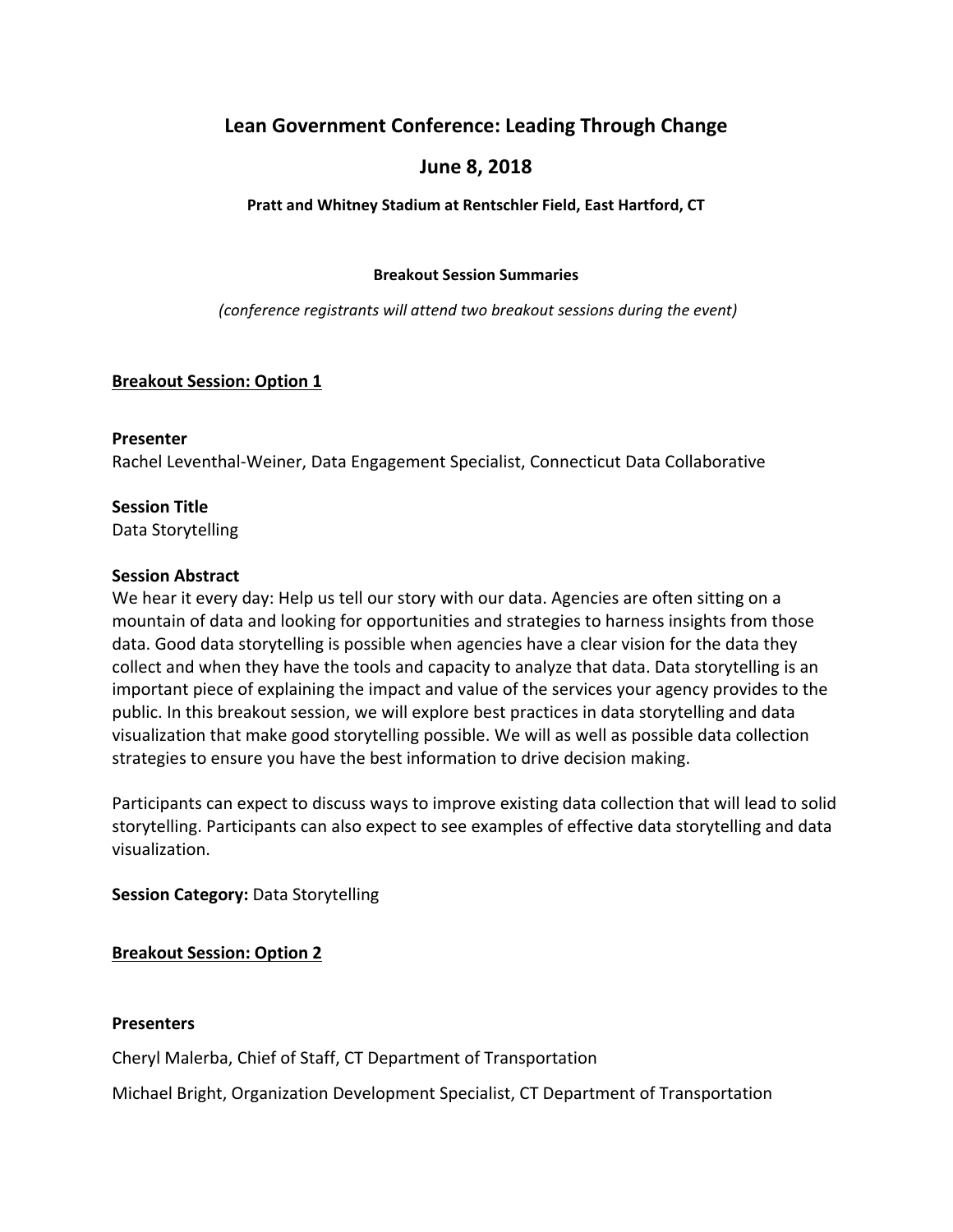#### **Session Title**

Continuity of Operations 101: How you can make a difference!

#### **Session Abstract**

Retirements, ERIPs, RIPs, new job opportunities; etc., there are many reasons why people leave their jobs. What can you do as a manager or supervisor to help make a difference? This succession planning breakout session will assist you to identify areas of risk for continuity of operations, outline how to create a useful and meaningful Standard of Operating Procedures Manual, as well as teach you how to identify skill gaps/needs. Even with a staff of one – this session has real application for unknown successors

**Session Category:** Changing Workforce/Succession Planning

#### **Breakout Session: Option 3**

#### **Presenters**

Alyssa Goduti, President and CEO, Connecticut Council of Family Service Agencies

Jim McPherson, Program Manager ‐ Licensing Unit, CT Department of Children and Families

Stan Soby, Vice President, Public Policy and External Affairs, Oak Hill

Josh Scalora, Organizational Development Manager, CT Department of Developmental Services

Anne Ruwet, CEO, CCARC, Inc.

Barbara Cass, Section Chief ‐ Facility Licensing and Investigations Section, CT Department of Public Health

### **Session Title**

Uniform Electronic Interagency Facility Licensing and Certification Process

#### **Session Abstract**

The focus of this effort is to improve the safety and quality of the services we provide to the 3.5 million healthcare beneficiaries that State agencies and private providers serve by streamlining and standardizing the process through the use of Lean thinking and practice by which certain types of facilities are licensed by State agencies.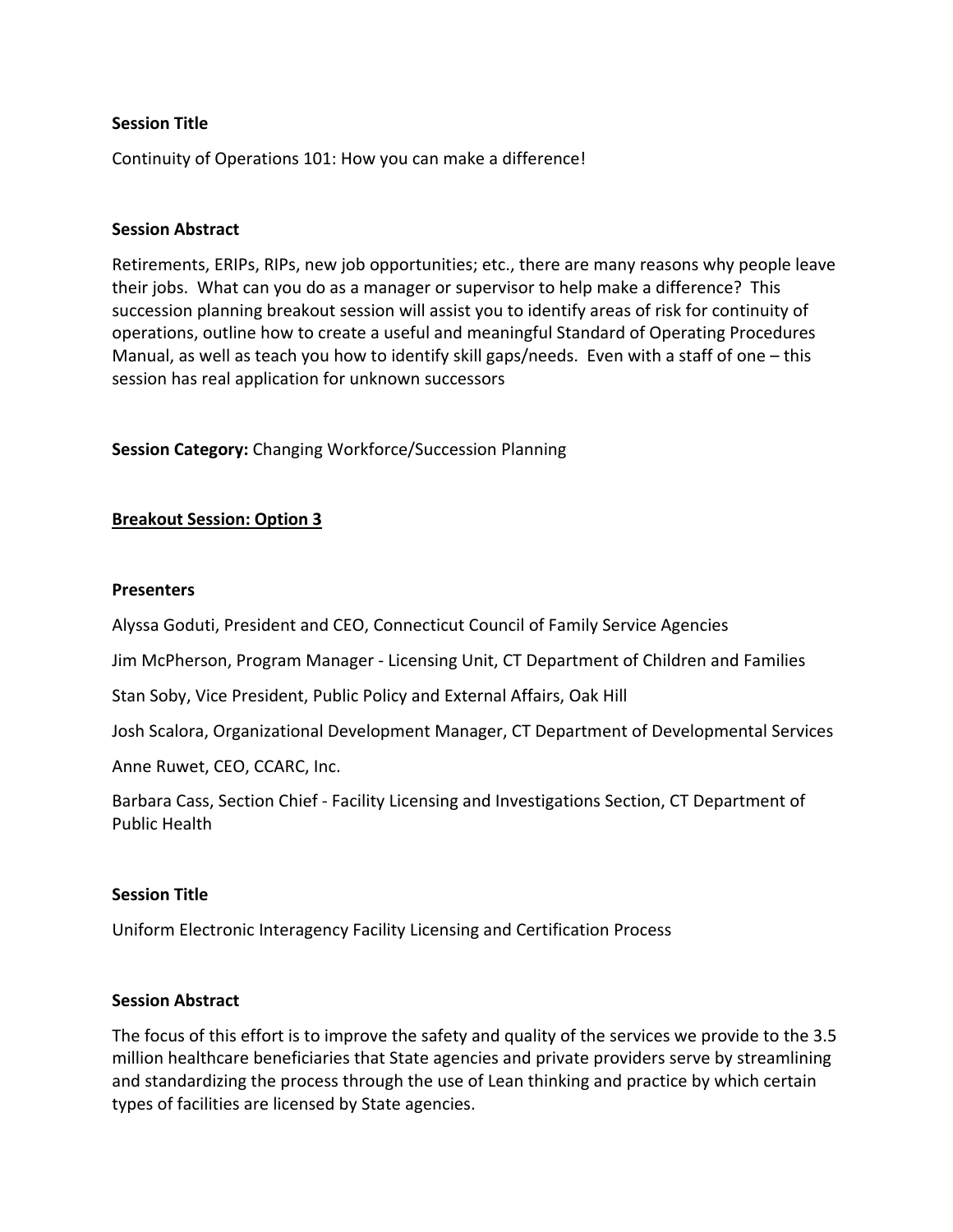• Multiple state agencies have licensure and certification requirements for the same community providers. In many cases these requirements, processes and timelines differ, creating redundancies and unnecessary administrative burdens for providers and state agencies. Lean can be used to streamline internal and external licensure processing to improve workflow and create efficiencies at a time when state and community resources are stretched. • Nonprofit providers need to do more with less, and have identified perceived inefficiencies in regulatory function across multiple state agencies.

• State agencies face a shrinking workforce and budget while the State and Federal entities continue to mandate activities for them to implement.

**Session Category:** Cross‐disciplinary Collaboration

### **Breakout Session: Option 4**

### **Presenters**

Justin Kenney, Performance and Budget Analyst, Vermont Agency of Administration

Dru Roessle, Director of Performance Improvement, Vermont Agency of Human Services

### **Session Title**

Moving From Random to Strategic Acts of Improvement

### **Session Abstract**

Two presenters from the State of Vermont will share the successes and challenges of using PDSA cycles and specific Lean and Results‐Based Accountability principles and tools to drive continuous improvement in alignment with strategic goals. In this session, participants will learn how to utilize PDSA cycles at operational and enterprise levels to achieve short and long‐ term goals. Presenters and participants will discuss how to ensure that programs to foster improvement are seen as integral – not peripheral – to sustainable organizational success.

**Session Category:** Learning from Other States/Strategic Planning/Measuring Success

### **Breakout Session: Option 5**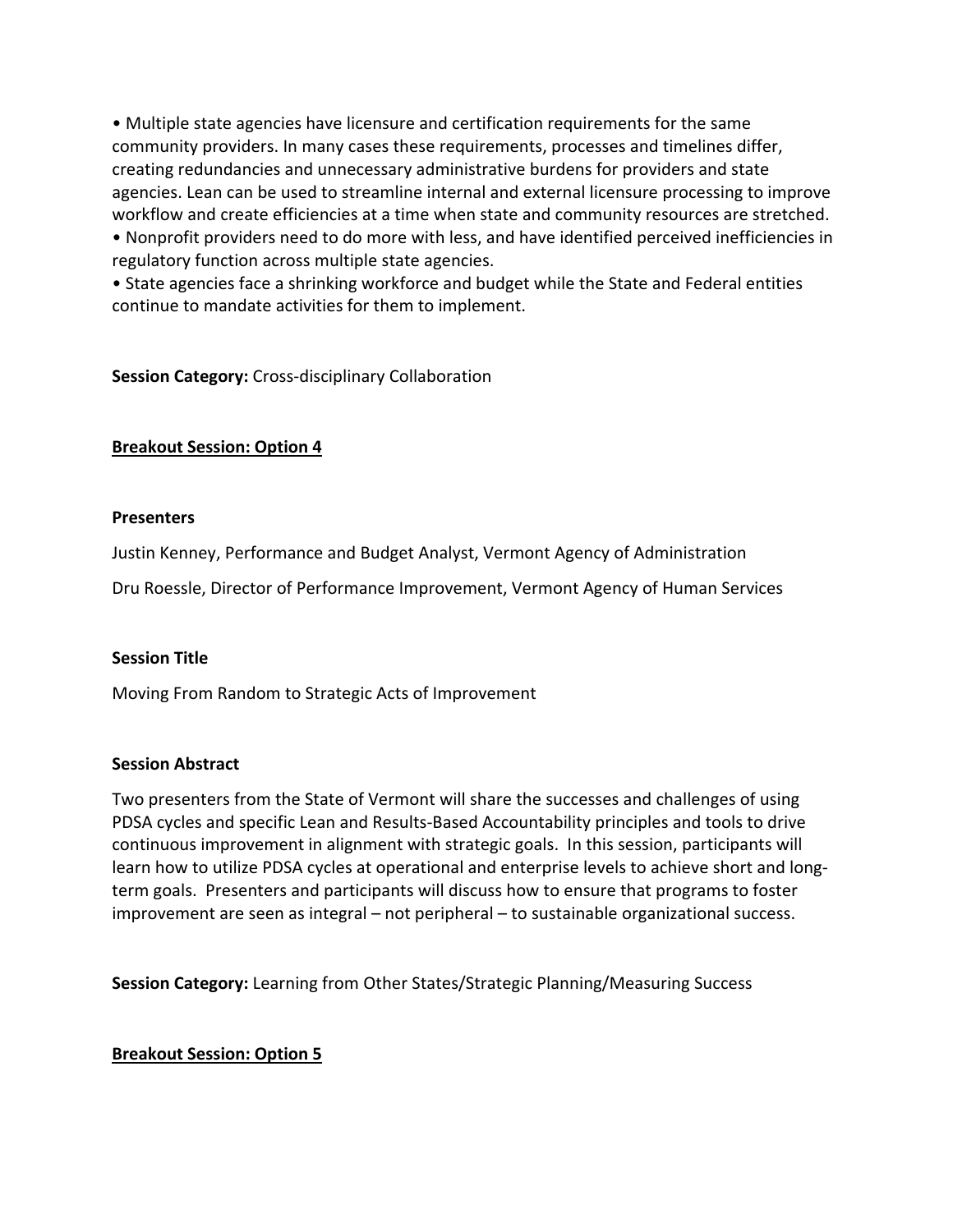#### **Presenters**

Alex Stine, Chief, Program Development (State‐wide Lean Coordinator), RI Office of Management and Budget

Jonathan Rascoe, Interdepartmental Program Manager, RI Department of Human Services

Louis Maccarone, Chief, Program Development, RI Department of Environmental Management

### **Session Title**

Brick by Brick: How In‐House Advanced Training and Facilitation Builds Flexibility into Your Lean Program

#### **Session Abstract**

Running a Lean program with limited or no funding can be challenging: how do you grow the expertise of your Lean leaders, while completing projects that have impactful results? This presentation will share Rhode Island's experience bringing Yellow and Green Belt training in‐ house, as well as building a state‐wide network of Lean Ambassadors and leveraging their expertise to cross‐facilitate and cross‐train at different agencies. The state‐wide Lean Coordinator, joined by agency‐level Lean leaders, will share lessons learned, recommendations, and tools that leverage Rhode Island's best Lean resource: our state workers! Come join the conversation, so we can create a dialogue about how to sustain Lean program gains regardless of your level of funding.

**Session Category:** Learning from Other States/Building Trust

### **Breakout Session: Option 6**

#### **Presenter**

Amer Khan, Director of Claim Operations, CT Department of Labor

**Session Title**

Enhancing Your Customer Experience

**Session Abstract**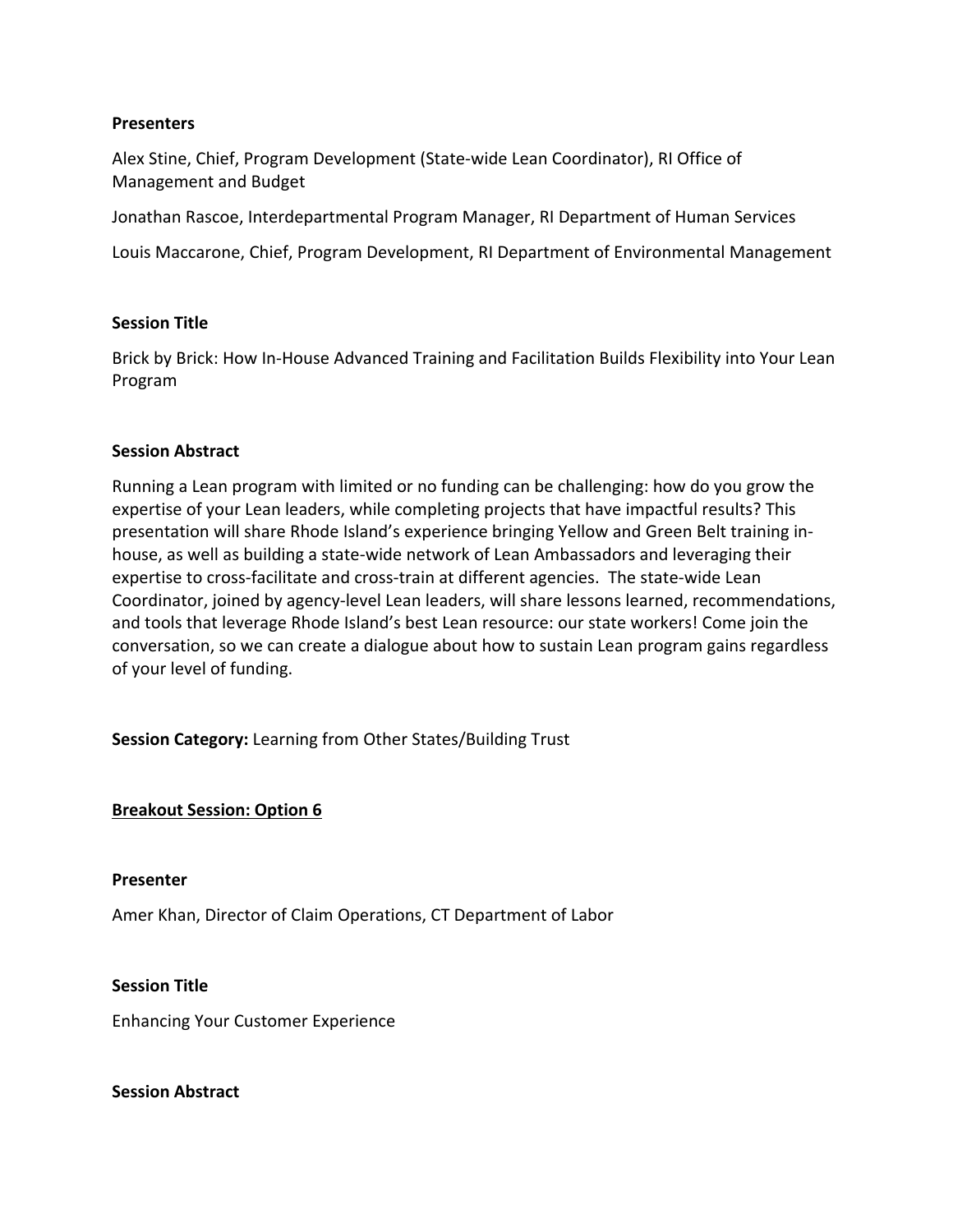People in State Government work with complex systems and challenges, providing services to the public. Often time's outdated technology coupled with scarce human resource staffing, makes for a perfect storm. Representatives from the CT Dept. of Labor Unemployment Insurance Operations unit will be on hand to share their journey from telephone initial claim filing to Internet access claims filing.

**Session Category:** People, Process, Technology

# **Breakout Session: Option 7**

### **Presenters**

Tina Prakash, Special Assistant to the Deputy Secretary, CT Office of the Secretary of the State Kristin Karr, Publications Division Manager, CT Office of the Secretary of the State

### **Session Title**

Focus Groups: In‐Depth Qualitative Measurement of Customer Priorities in a New Fiscal Reality

# **Session Abstract**

A combination of presentation, group discussion and simulation, this workshop will examine how public‐sector organizations can adapt a familiar qualitative measurement tool: structured focus groups. Connecticut's Office of the Secretary of the State has been utilizing this technique in various ways to inform Lean‐driven change in the organization. This format offers a deeper dive into stakeholder thought processes than a typical survey format, as well as flexibility in covering content based on the level of stakeholder interest and knowledge of various content areas. It also allows for the recording of participant tone, facial expressions and gestures, as well as participant reactions to other people's comments, to more fully inform decisions that must consider qualitative input.

**Session Category:** Changing Workforce/Facilitation Skills/Measuring Success

# **Breakout Session: Option 8**

### **Presenters**

Michelle Gore, Sanitary Engineer 3, CT Department of Energy and Environmental Protection